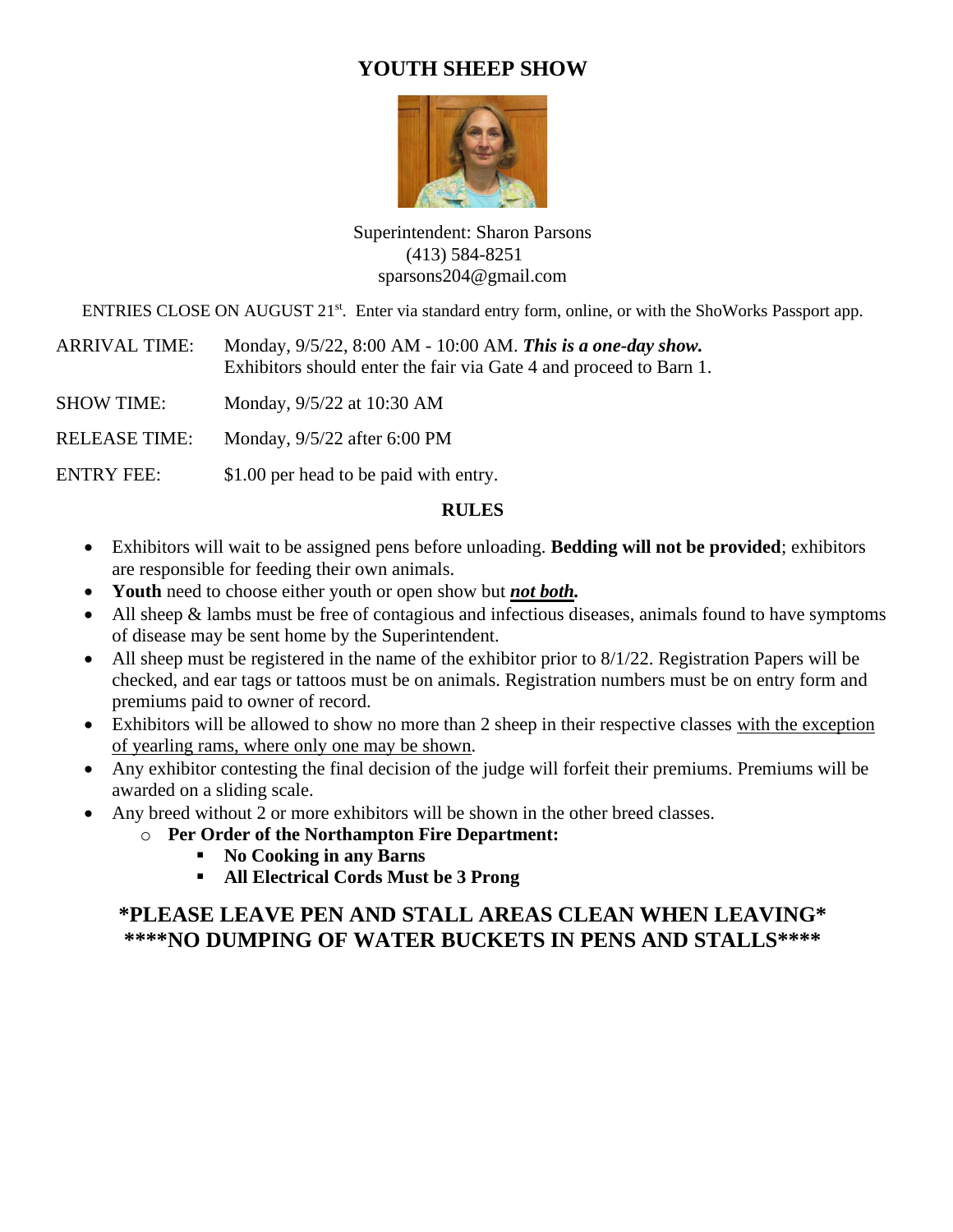#### **Sheep Fitting and Showmanship - Division 360**

*All sheep exhibitors must participate in Fitting & Showmanship. Exhibitors are limited to showing one sheep in this contest, and this animal must be shown later in a single class.*

*Exhibitors must wear proper attire: white shirts or club shirts, khakis or jeans (without holes).* 

*No shorts, hats, sandals, or bare feet allowed in the ring.*

#### **Class**

01. Senior-*Any youth 14 - 20 as of January 1st* 02. Junior-*Under 14 years old as of January 1st* 03. Novice-*First year showing* 04. All other

| Premiums:   |            |                 |            |      |     | <b>All Other</b> |
|-------------|------------|-----------------|------------|------|-----|------------------|
|             | 1st        | $2^{\text{nd}}$ | <b>2rd</b> | ⊿th  | ξth | Worthy           |
| All classes | ¢ኅ∩<br>D∠U | \$18            | \$16       | \$14 | Q12 | \$5              |

| We will award                                                                                                                 |
|-------------------------------------------------------------------------------------------------------------------------------|
| <b>Champion Showman-Rosettes</b>                                                                                              |
| Grand Champion Showman (chosen from Class 1-3)- Rosette and trophy provided by The Pioneer Valley Sheep Breeders Association. |
| $1st - 5th$ Place-Ribbons                                                                                                     |

### **SHEEP CLASSES**

#### **Market Lambs - Division 361**

#### **Class**

01. Light 03. Heavy

02. Medium 04. Pair-*all worthy not paid*

#### **Sheep Show Divisions**

|                                          | 1 <sup>st</sup> | 2 <sub>nd</sub>                                           | 3rd                                 | 4 <sup>th</sup>                                           | 5 <sup>th</sup>           | Worthy           |  |  |  |
|------------------------------------------|-----------------|-----------------------------------------------------------|-------------------------------------|-----------------------------------------------------------|---------------------------|------------------|--|--|--|
| <b>Premiums:</b>                         |                 |                                                           |                                     |                                                           |                           | <b>All Other</b> |  |  |  |
| 07. Pair Yearling Ewes                   |                 |                                                           |                                     | 14. Exhibitors Flock-2 Yearlings Ewes, 2 Ewe Lambs, 1 Ram |                           |                  |  |  |  |
| 06. Yearling Ewe-1 year & under 2 years  |                 | 13. Pen of 3 lambs, both sexes, bred & owned by exhibitor |                                     |                                                           |                           |                  |  |  |  |
| 05. Pair Ram Lambs                       |                 |                                                           | 12. Produce of dam-2 <i>animals</i> |                                                           |                           |                  |  |  |  |
| 04. Junior Ram Lamb-Feb 16 - on          |                 |                                                           |                                     |                                                           | 11. Pair Ewe Lambs        |                  |  |  |  |
| 03. Intermediate Ram Lamb-Jan 1 - Feb 15 |                 |                                                           | 10. Junior Ewe Lamb-Feb $16 - on$   |                                                           |                           |                  |  |  |  |
| 02. Senior Ram Lamb-Sept $1 - Dec 31$    |                 | 09. Intermediate Ewe Lamb-Jan $1 - Feb$ 15                |                                     |                                                           |                           |                  |  |  |  |
| 01. Yearling Ram-1 year & under 2 years  |                 | 08. Senior Ewe Lamb-Sept $1 - Dec 31$                     |                                     |                                                           |                           |                  |  |  |  |
| <b>Class</b>                             |                 |                                                           |                                     |                                                           |                           |                  |  |  |  |
| 367 Southdown                            |                 |                                                           |                                     | 371 Natural Color                                         |                           |                  |  |  |  |
| 366 Shropshire                           |                 |                                                           |                                     |                                                           | 370 Any Other Breed, Wool |                  |  |  |  |
| 365 Hampshire                            |                 |                                                           |                                     | 369 Any Other Breed, Meat                                 |                           |                  |  |  |  |
| 364 Dorset                               |                 |                                                           |                                     | 368 Suffolk                                               |                           |                  |  |  |  |

We will award **Champion Ewe and Ram** (in each breed)- Rosettes **Best Ewe and Ram in Show-** Rosettes and The Dennis J. Hukowicz Award **Shepherds Award**- The Fred K. Yale Shepherds Award

All Classes \$20 \$18 \$16 \$14 \$12 \$5